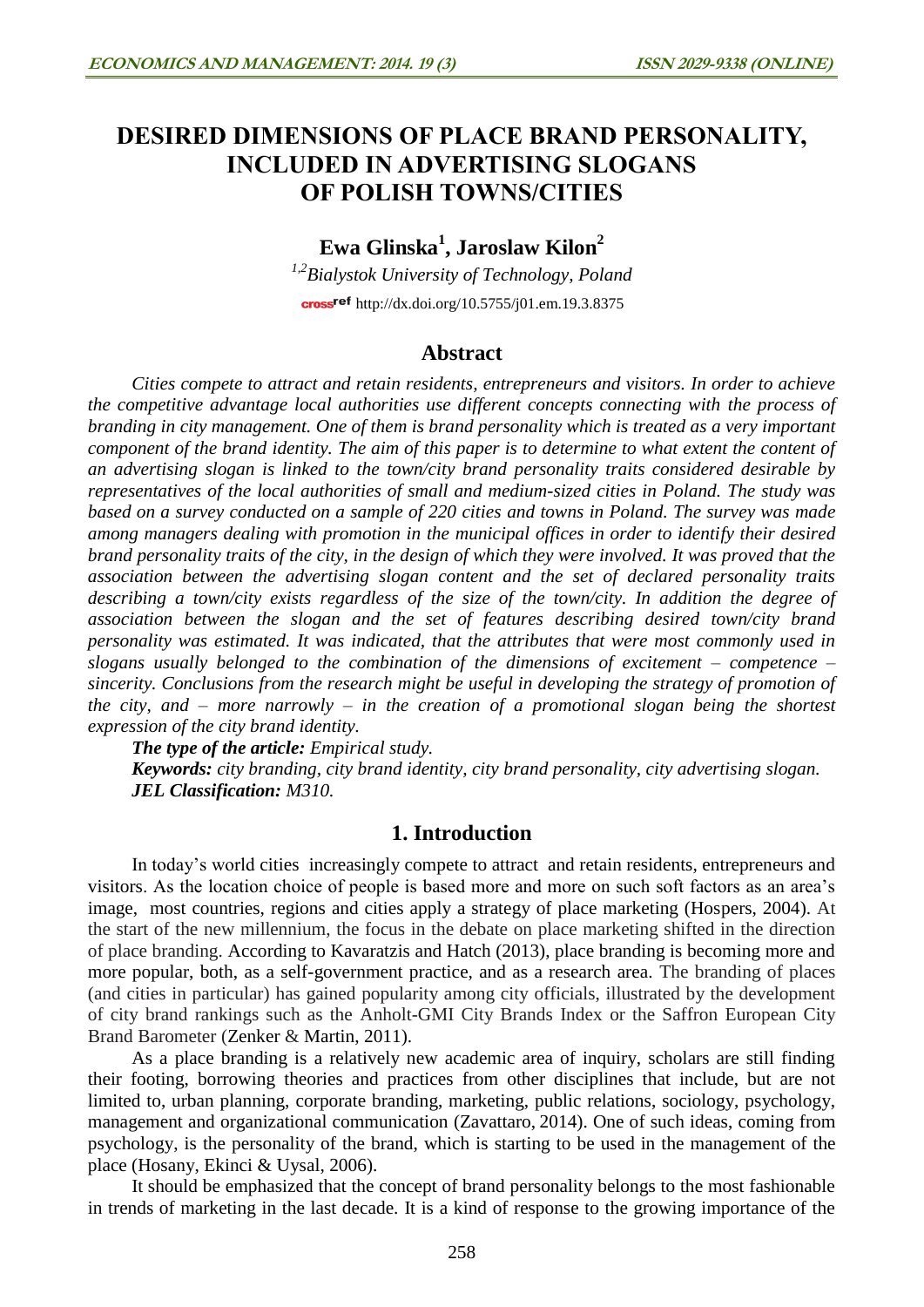non-functional properties of brands in consumer decision-making process as a reaction to the standardization of the functional properties and performance of different brands within a given product category (Gorbaniuk, 2011). This issue also applies to brand cities. Today, many cities and regions offer the same products and the only way to survive in a competitive market is to build a unique brand identity, based in particular on the non-functional components.

Analysis of the literature on the subject provide, that there is a large heterogeneity in the way of understanding of the concept of "brand personality" resulting from the different ways to conceptualize this idea. Some authors identify the brand personality as the brand image distinguishing it from the other brands, whereas the other ones narrow the understanding of brand personality only to the set of its non-functional characteristics of product. What is more, there is a group of authors who identify the brand personality with the image of the product (service) user (Gorbaniuk, 2011). Nevertheless, the most frequently cited definition of brand personality was proposed by Aaker (1997), who stated that the personality of the brand is  $a$ , a set of attributes or personal characteristics associated with the brand".

Undertaking the issue of personality of the brand is associated with the concept of its identity, which is defined by Aaker (1996) as , an unique set of associations that the manager of the brand wants to create and maintain". From this managerial point of view, a place brand exists only if it is the result of a branding process which can be defined as designing, planning and communicating brand identity in order to build and manage a city image. Putting it simply, branding is the process of transition of the primary (existing, initial) city assets (identity) into a desired image (Florek, 2013). Many authors have conceptualized the notion of identity as multidimensional constructs, where the personality of the brand is a very important component, for instance Aaker and Joachimsthaler (2000) identify elements of the brand identity from four perspectives: the brand as a product, the brand as an organization, the brand as a person, and the brand as a symbol.

The brand personality is of particular importance to its image because it essentially reflects the emotional side of this conceptual category (according to Kaplan *et al.* (2010) the image covers, both, the emotional and the cognitive aspects associated with the brand). Therefore, identity refers to the sending party, and it defines the aspirations of the organization relating to the manner the brand is to be perceived. In turn, the brand image refers to the importance attached to the product by the consumers. It is basing on the experiences, impressions, and the perception of functional, emotional and symbolic benefits of the brand, and it impersonates the receiving party (Kaplan *et al.*, 2010). Literature indicates that the image of the brand is imbedded in hard and soft associations caused by the product attributes (also a place), where the former refers to the material (e.g., functional or physical) properties, and the latter to the intangible features. The brand personality is based on "soft" (intangible) associations, and covers emotional side of the brand image (Biel, 1997).

Plummer (1985) defines the brand personality as a human personal characteristics attributed to the brand in order to facilitate communication of the physical elements and attributes of the brand in relation to the consumer. The same author (1985) emphasizes that the brand personality should be considered from two perspectives: the first – how the brand presents itself in the environment (brand identity, that is the sender's side), and the second - what is the current social perception (the brand image – recipient's side).

Cities all over globe include more and more marketing techniques in their administration practice and governing philosophy. The transfer of marketing knowledge, however, to the operational environment of cities creates some challenges, mostly due to the specific nature of places in general and cities in specific as marketable assets (Mahmoudzadeha, Nasra & Hashemib 2014). Many places (also cities) in the world offers the same products and the only way for them to survive in the competitive market is developing a unique identity. Like product branding, place branding is a combination of place characteristics and of added value, functional and non-functional (Avraham & Ketter, 2008). According to Ahmad *et. al.* (2013), nowadays the cities are keen to improve the image and brand value by maintaining their competitive edge. Some authors suggest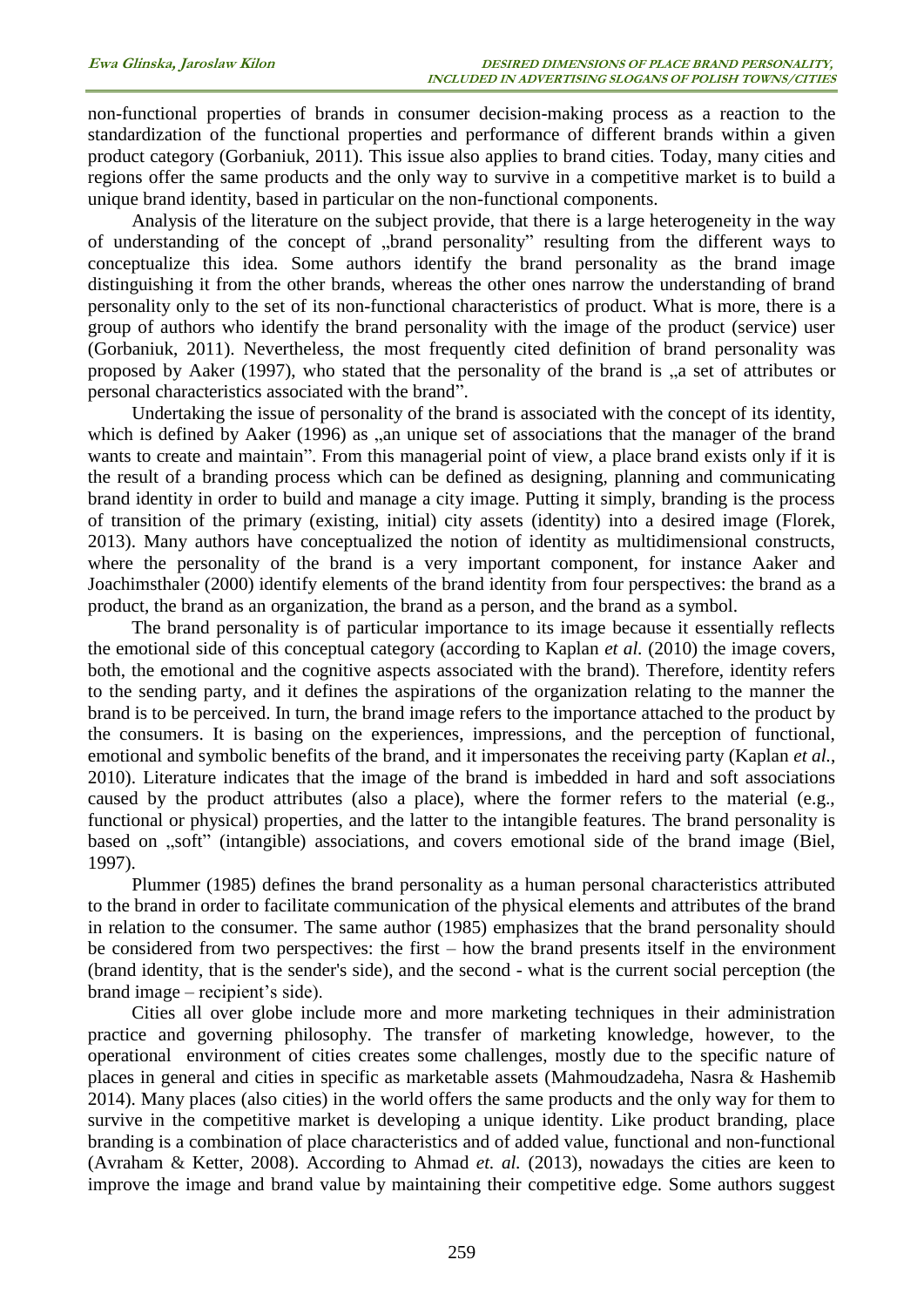that city brand personality is an essential element of a city brand; higher city brand personality creates an attractive brand.

The literature on the subject contains examples of the use of the concept of brand personality, which is usually applied in branding process of different categories of places, such as tourist destinations (e.g., Hosany *et al.*, 2006), cities (e.g., Kaplan *et al.*, 2010; Merriles, Miller & Herington, 2009; Hee-Jung & Yong-Gu, 2011; Usakli & Baloglu, 2011; Ahmad, Abdullah, Tamam & Bolong, 2013), regions (e.g., Murphy, Moscardo & Benkendorff, 2007) or countries (e.g. Opoku, 2009). According to Gorbaniuk (2011), under the concept of interest in personality of territorial brands underlies a need for a universal tool to measure the image of the city / region / country that would abstract from the specific associations related to that territorial unit, and would allow for broader comparisons of different objects.

City branding has in recent years become a prevailing activity within city management. Cities all over the world use several tools to promote themselves to relevant audiences such as investors, visitors and residents and in their efforts they commonly include striking logos and captivating slogans that feature in welcoming websites and advertising campaigns in national and international media (Emirza & Seri, 2013). Place managers should emphasize the uniqueness of their place and how this place alone can satisfy a certain need for the target audience. To achieve this aim, they use a slogan, logo, visual material and colours that vaunt the brand's spirit and promote its marketing (Avraham & Ketter, 2008). The city advertisement slogan generally carries the essence of the place, trying to condense the marketing campaign into a pithy phrase. Good slogan is a powerful marketing tool that can reflect the place's vision, create enthusiasm and momentum, and should be identified with the place for many years (Avraham & Ketter, 2008). To be effective slogan should be like desired image of the place, close to reality, believable, simple, appealing and distinctive (see: Kotler & Gertner, 2004).

Slogan should be linked with the brand identity which, from the definition, is a basis for clear, unique and concise message that touches the consumer and provides him added value. An identity of the place brand, being the sending party, which defines the aspirations of the organization relating to the manner the brand is to be perceived, should be able to capture the reality of the place product and at the same time be strongly focused and able to express experiential (as opposed to functional) features of the cities (Moilanen & Rainisto, 2009). According to Moilanen and Rainisto (2009), strong evidence exists suggesting that emotional factors may be more useful basis for brand identity development then functional features of the place product. In this situation, it is recommended that advertise slogan, which is one of the main tools of communication defined identity of a given place, also should refer to the intangible characteristics of place, including its personality, which covers emotional side of the brand image (see Biel, 1997).

In the context mention above, the purpose of this paper is to determine to what extent the content of an advertising slogan of given town/city is linked to the town/city brand personality traits considered desirable by representative of the local authorities of small and medium-sized cities in Poland. Due to the fact that cities are increasingly using non-functional aspects of the brand in the process of branding, the identification of the degree of using of desirable town/city brand personality traits (as an one element of its identity) in the process of building a recognizable image of place by their advertising slogans seems to be an important research problem. The desire to capture the differences between the cities in terms of the degree of relationship between content of slogan and the desired traits of the city personality, as well as to determine to what extent the various dimensions of brand personality are used in these slogans were the additional motivation of the paper.

## **2. Method**

To achieve these objectives it was decided to carry out the surveys among managers dealing with promotion in the municipal offices in order to identify their desired brand personality traits of the city, in the design of which they are actively involved. Such an approach to identify the personality dimensions used in the process of building a brand is justified in the opinion of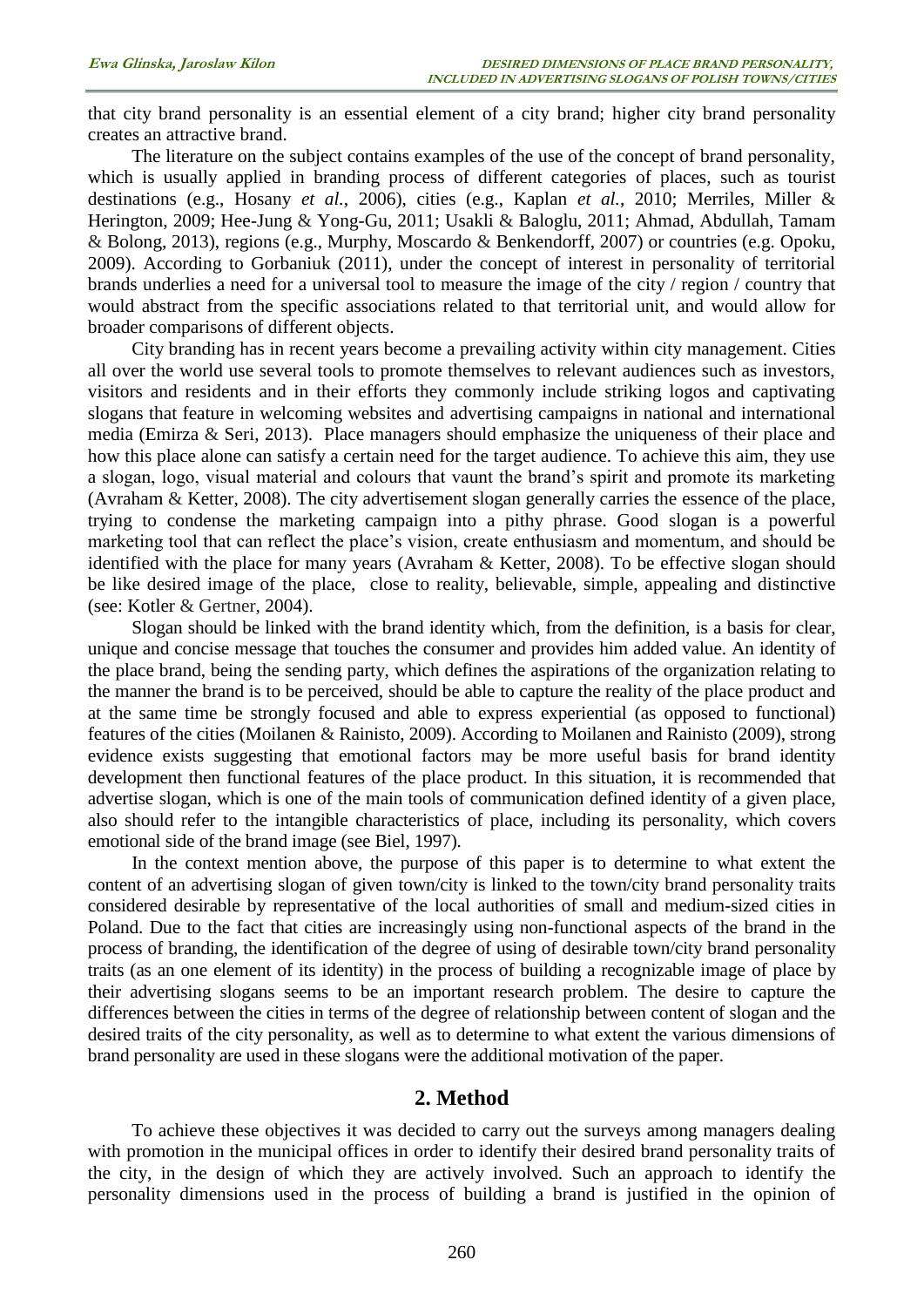Plummer (1985), according to which brand personality can be seen not only from the point of view of the recipient, but also from the perspective of the sender, which means to identify how the brand presents itself to the environment. In this study the first perspective was assumed. This approach is a certain novelty in research on the brand personality of the city, as earlier studies were carried out to identify the manner of perception of the dimensions of brand personality from the perspective of the recipient.

The study was conducted on a comprehensive sample, which means it included the population of Polish cities with the population of no less than 10 thousand residents and not more than 200 thousand (a total of 379 cities). The research was carried out simultaneously with the use of the mail survey technique and the CAWI technique. The survey was based on a standardized questionnaire, that contained 18 questions, of which the vast majority (approx. 90%) were closed questions. However, due to the qualitative nature of certain aspects of the brand of the city (especially when the personality of a city was concerned) it was decided to ask additional, open questions. Such an approach allowed authors to define and analyze a number of quantitative variables, that were well placed in the qualitative research context. Finally, 220 completed questionnaires were received, which were further analyzed. It is worth to mention, that the results presented in this article are just a part of a wider research project that serves as a basis for other scientific analysis.

In the questionnaire respondents were asked to freely declare the descriptors (adjectives) that describe the desired image of the city in the categories that are usually attributed to people (*If you had to describe the desired image of the city in terms of features / adjectives that are usually attributed to humans, what would be the characteristics*?). The question was asked in the open form, because it was assumed that such uninhibited manner of data collection will not restrict the declared personality traits of the city solely to the suggested list. The qualitative analysis of the answers given by respondents to this open question included both the management of data collected from the research, as well as their interpretation. During a further stage of work on the resulting list of adjectives characterizing the desirable personality traits of city brands, it was decided to assign them to the brand personality dimensions identified by Aaker (1997): sincerity, excitement, competence, sophistication, and roughness. The assignment procedure was subjective in nature, based on the knowledge and intuition of the authors of the article, which should be treated as one of the limitations of the interpretation of the obtained results.

In addition, the content analysis of the slogans of the cities in their marketing activities declared by the managers of promotion within the same research project was made. Content analysis is a technique used in the analysis of texts of various types (Neuman, 2003, cited in: Pitt et al., 2007). This method is useful in studies carried out in the social sciences framework, especially in the areas related to advertising and promotion (Kolbe & Burnett, 1991, cited in: Pitt *et al*., 2007). During that part of the study 156 slogans were analyzed, of which 126 were considered as related to the brand personality dimensions. All of the slogans were specified by respondents of the survey in response to a question from the questionnaire.

As a result, an attempt to estimate the degree of association between the slogan and the set of features describing the same town/city brand personality desired by promotion managers of the municipal offices was undertaken according to the following formula:

| strength of     | number of indicated town/city's personality traits used in the slogan of given city                |
|-----------------|----------------------------------------------------------------------------------------------------|
| $association =$ | number of indicated town/city personality traits declared by representative of the local           |
|                 | authorities in reply to question: If you had to describe the desired image of the city in terms of |
|                 | features / adjectives that are usually attributed to humans, what would be the characteristics?    |
| re authors:     |                                                                                                    |

*Source*: authors

In the above relationship, the indicator can take a value from 0 (in the case of no personality traits are used in the slogan) to 1 (when all personality traits indicated by the respondent are contained in the promotional slogan of the town/city). In the interpretation, the thresholds indicated in Table 1 were adopted.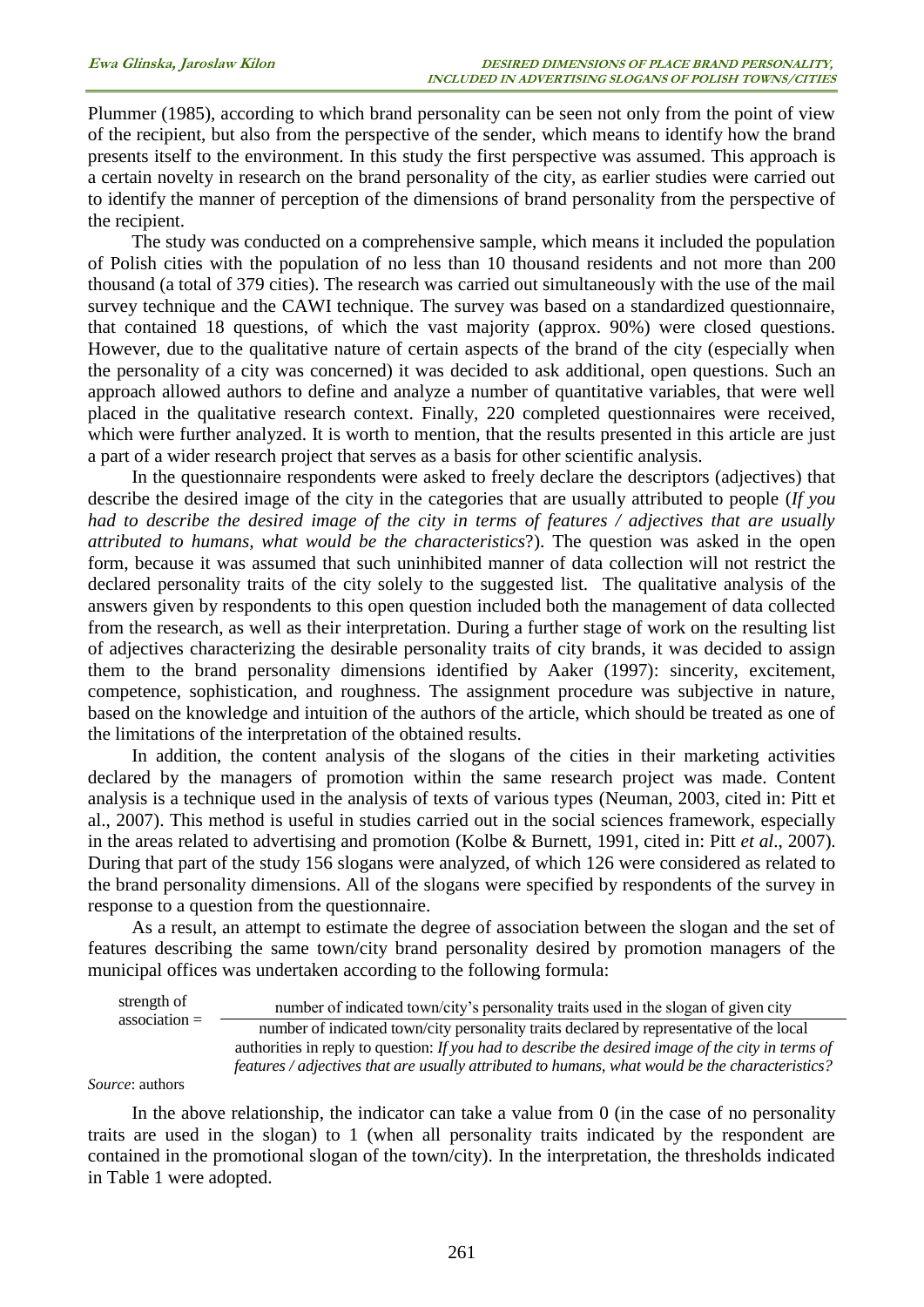**Table 1.** The way of identification the degree of use of desirable town/city brand personality traits in advertising slogans

| <b>Strength of association</b> | <b>Degree of association:</b><br>desirable personality traits of town/city brand $\leftrightarrow$ advertising slogan |
|--------------------------------|-----------------------------------------------------------------------------------------------------------------------|
| (0:0.33)                       | Low                                                                                                                   |
| (0.33;0.67)                    | Moderate                                                                                                              |
| (0.67:1)                       | High                                                                                                                  |

*Source*: authors calculations.

## **3. Results**

The respondents were asked to freely declare some descriptors (adjectives) that describe the desired image of a city brand in terms that are usually attributed to human being. Participants of the study indicated up to five adjectives relating to the represented cities. A total of 873 adjectives were indicated, of which quite a large group repeated in various cities. Afterwards, the list of adjectives was reduced to 190 and they were assigned to the brand personality dimensions identified in a study by Aaker (1997).

A fairly large group of city descriptions declared by the respondents (about 78%) could be qualified as belonging to the scale of the brand personality dimensions by Aaker (1997) (in some cases the attributes classified as belonging to a given dimension were not identical to those in that scale, but showed similar / synonymous meaning). They have been called universal dimensions (fig. 1). Most descriptions fell into the dimension of "excitement" and "competence". Quite often the cities want to be perceived as sincere (dimension of "sincerity"). Almost every tenth term regarding the desirable traits of the personality of the city can be qualified as part of the dimension of "sophistication". It is interesting that, as in the earlier studies concerning the personality of the brands of locations, the dimension of "ruggedness" from the Aaker scale did not apply in relation to the city. More than 20% of the obtained attributes could not be qualified as part of the dimensions of the personality of the brands, developed by Aaker, therefore, three additional ones were distinguished (so called , specific dimensions"). Among them there are such as attributes as: peace, neatness, or conservatism. The appearance of these extra dimensions is associated with the fact that the city is a very complex product, which raises more associations than the classic product.





**Figure 1.** Dimensions of desired brand personality of the city with examples of the most common characteristics declared by respondents

*Source:* Glińska, E. & Kilon, J. (2014). Desirable traits of the city brand personality in the opinion of managers for the promotion of the city government in Poland, *Procedia - Social and Behavioral Sciences*, in publishing process.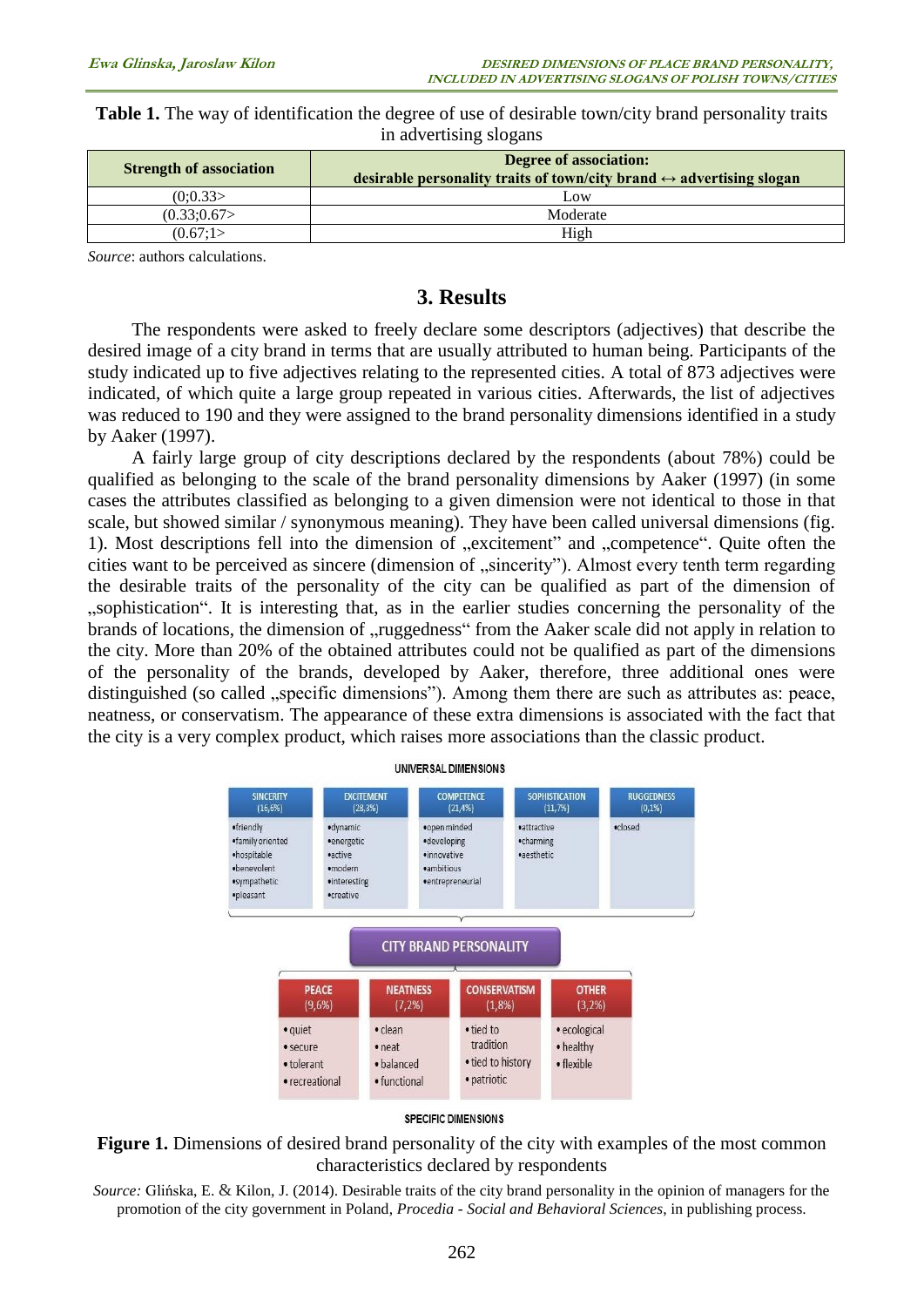Respondents were also asked to indicate whether or not their town/city uses an advertising slogan in its promotional activities. According to the results, over 71% of the respondents admitted that advertising slogans were used in the promotional activities of the towns/cities they represented. The use of advertising slogans in activities related to building the desired town/city image turned out to be dependent on the town's size expressed by its population. The larger the towns/cities, the more frequent the use of advertising slogans in their information and promotion activities.

| <b>Town/city</b>  | Slogan's use by town/city | <b>Overall sum</b> |        |
|-------------------|---------------------------|--------------------|--------|
| <b>Population</b> | N <sub>0</sub>            | <b>Yes</b>         |        |
| below 15 thousand | 28.9%                     | 71.1%              | 100.0% |
| 15-25 thousand    | 40.2%                     | 59.8%              | 100.0% |
| 25-50 thousand    | 20.0%                     | 80.0%              | 100.0% |
| over 50 thousand  | 15.4%                     | 84.6%              | 100.0% |
| Total             | 28.8%                     | 71.2%              | 100.0% |

**Table 2.** The use of a slogan in town/city promotional activities in towns/cities of different size

Test of independence: chi-square  $= 11.05$ ; p=0.011 *Source*: authors calculations.

The association between the use of a slogan in promotional activities and the size of the town/city is statistically significant.

Using the technique described in part "method", an attempt was undertaken to estimate the degree of association between the slogan and the set of features describing town/city brand personality desired by promotion managers of the municipal offices. The data in the Table 3 show that for every third town/city, the degree of association between the town/city brand's declared desirable personality traits and the content of its advertising slogan is high. For nearly 44% of the towns/cities, the degree of association is moderate. Low degree of association was identified in approximately 22% of the surveyed towns/cities.

**Table 3.** Distribution of the towns/cities according to the degree of use of desirable town/city brand personality traits in advertising slogans

| <b>Degree of association:</b><br>desirable personality traits of town/city brand $\leftrightarrow$ advertising slogan | <b>Percentage of the</b><br>towns/cities |
|-----------------------------------------------------------------------------------------------------------------------|------------------------------------------|
| Low                                                                                                                   | 22.2%                                    |
| Moderate                                                                                                              | 43.7%                                    |
| High                                                                                                                  | 34.1%                                    |
| <b>Total</b>                                                                                                          | 100%                                     |

*Source*: authors calculations.

The association between the advertising slogan content and the set of personality traits describing a town/city and declared by promotion managers from municipal offices exists regardless of the size of the town/city (Table 4). The degree of this association is, however, the highest in the case of large towns/cities, and is the lowest in the case of towns with population up to 15 thousand. The association may still be described as a universal phenomenon (the relationship between the size of a town/city and the association of its slogan with the set of its personality traits is not statistically significant).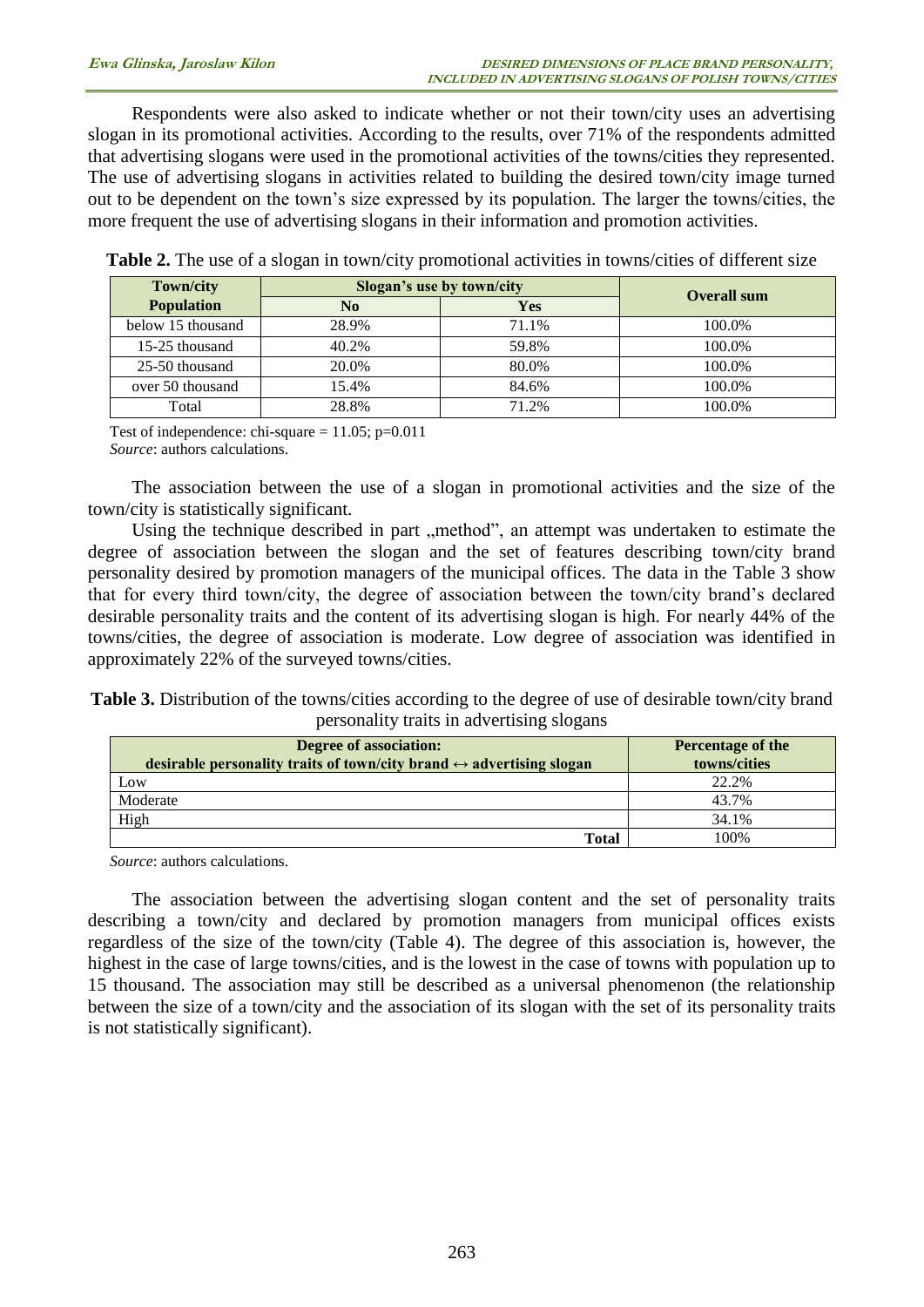| <b>Table 4.</b> Use of personality traits in town/city's promotional slogan, against the size of the |  |
|------------------------------------------------------------------------------------------------------|--|
| town/city (in the group of towns/cities which use slogans)                                           |  |

| <b>Town/city</b>  | Association between slogan content and declared<br>personality traits of town/city brand | <b>Total</b> |        |
|-------------------|------------------------------------------------------------------------------------------|--------------|--------|
| population        | no association                                                                           | associated   |        |
| below 15 thousand | 25.9%                                                                                    | 74.1%        | 100.0% |
| 15-25 thousand    | 19.2%                                                                                    | 80.8%        | 100.0% |
| 25-50 thousand    | 25.0%                                                                                    | 75.0%        | 100.0% |
| over 50 thousand  | 6.1%                                                                                     | 93.9%        | 100.0% |
| Total             | 19.2%                                                                                    | 80.8%        | 100.0% |

Test of independence: chi-square  $= 5.41$ ; p=0.144

*Source*: authors calculations.

Similar conclusions can be drawn while attempting to identify the relationship between the size of a town/city and the degree of association between the slogan content and the town/city brand personality traits declared as desired by promotion managers from municipal offices (Table 5).

**Table 5.** Degree of use of personality traits in town/city's promotional slogan, against the size of the town/city (in the group of towns/cities which use slogans, where such association exists)

| <b>Town/city</b> | <b>Degree of association</b> |        |       | <b>Total</b> |
|------------------|------------------------------|--------|-------|--------------|
| population       | Low                          | medium | high  |              |
| below 15         | 35.0%                        | 45.0%  | 20.0% | 100.0%       |
| thousand         |                              |        |       |              |
| 15-25 thousand   | 21.4%                        | 42.9%  | 35.7% | 100.0%       |
| 25-50 thousand   | 18.2%                        | 42.4%  | 39.4% | 100.0%       |
| over 50          | 19.4%                        | 45.2%  | 35.5% | 100.0%       |
| thousand         |                              |        |       |              |
| Total            | 22.2%                        | 43.7%  | 34.1% | 100.0%       |

Test of independence: chi-square  $= 2.66$  p=0.850

*Source*: authors calculations.

Notably, among the towns/cities with a low degree of association between the slogan content and the town/city brand personality traits declared as desired by promotion managers from municipal offices, the largest percentage are small towns with population up to 15 thousand. In the group of towns/cities with a high degree of association between the two variables, towns with up to 15 thousand inhabitants make up the smallest percentage.

Cities participating in the study refer to the various dimensions of brand personality in their promotional slogans in a relatively high degree. The attributes that are most commonly used in slogans belong to the combination of three dimensions: excitement, competence and sincerity (tab. 6). This combination is consistent with the overall incidence of the brand personality dimensions indicated as a desired image of the studied cities.

|                | Association between slogan content and declared<br>personality traits of town/city brand |        |             | Total in the group of<br>towns/cities which |
|----------------|------------------------------------------------------------------------------------------|--------|-------------|---------------------------------------------|
|                | Low                                                                                      | medium | <b>High</b> | use slogans                                 |
| Excitement     | 28.6%                                                                                    | 39.2%  | 66.7%       | 47.4%                                       |
| Competence     | 23.8%                                                                                    | 47.1%  | 50.0%       | 43.9%                                       |
| Sincerity      | 19.0%                                                                                    | 43.1%  | 50.0%       | 41.2%                                       |
| Sophistication | 23.8%                                                                                    | 19.6%  | 31.0%       | 24.6%                                       |
| Peace          | $0.0\%$                                                                                  | 11.8%  | 21.4%       | 13.2%                                       |
| Neatness       | $0.0\%$                                                                                  | 2.0%   | 14.3%       | 6.1%                                        |
| Other          | $0.0\%$                                                                                  | 3.9%   | 9.5%        | 5.3%                                        |
| Conservatism   | 4.8%                                                                                     | 3.9%   | 0.0%        | 2.6%                                        |

**Table 6.** Dimension of city brand personality used in promotional slogan

\* Slogan can be linked with many dimensions. *Source*: authors calculations.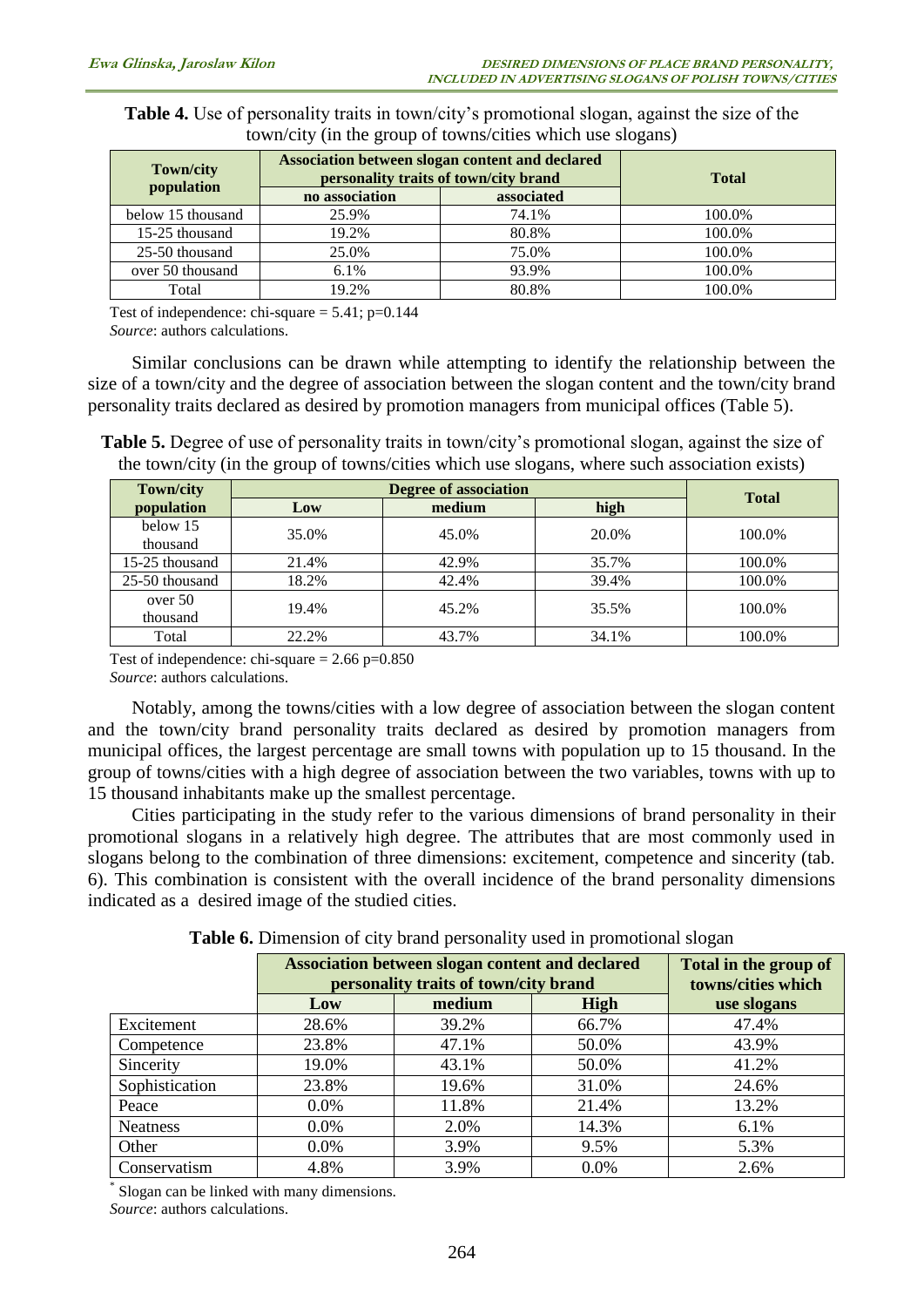When the context of the degree of integration between the content of slogan and personality attributes of a city is concerned, the analysis of the differences in the utilization of individual personality dimensions leads to additional applications: in the cities where there is a strong integration, the slogans are used primarily to determine the "excitement" dimension. When the degree of relationship decreases such dimensions as "competence" and "sincerity" become more and more important. Finally, in the case of the weakest link "sophistication" dimension is used. Some specific dimensions (i.e. "conservatism") are used in the smallest range, as they are often characterized pejoratively or relate to a narrow group of potential customers.

### **4. Discussion**

The promotional slogans are the most widely used for image creation in branding strategy of the largest cities (counting 25 thousand and more inhabitants), which may result from more comprehensive approach to the issue of branding (i.e. the larger budget or having competent employees, conscious of such need). At the same time, however, the possession and use of the slogan for the image and brand building activities, often characterized the smallest towns, for which the slogan can be one of the key components of the differentiation strategy. The degree of association between desirable personality traits of town/city brand and the content of its advertising slogan is rather moderate and high in the case of Polish cities, which is one of the of the indicator of using non-functional features of the city in the process of its branding. Cities often refer to various dimensions of brand personality in their promotional slogans, usually exploiting the attributes belonging to the dimensions of excitement, competence and sincerity, whereas the specific dimensions (i.e. .conservatism") are rarely used.

Conclusions from the research might be useful in developing the strategy of branding the city, and - more narrowly – in the designing of a promotional slogan being the shortest expression of the city brand identity. The results are valid also from a cognitive point of view, because the development of theory in place branding is at an early stage. Undertaking the research themes that have evolved in this area is crucial, as these help create the foundation to better appreciate place brand identity. A particularly important role plays the concept of brand personality, as, according to Ruzzier and Chernatony (2013), in the past, place marketing/branding strategies centred primarily on functional attributes such as the beauty of particular environments, advanced infrastructures, etc., but recently, the focus of place marketing has shifted to promoting emotional and experiential attractions.

#### **Acknowledgements**

*Research study financed from funds for science in the years 2010-2013 as research project No. N N115 155939 Identification of city identity markers and analysis of the degree to which they are used in city image management in Poland.* 

### **References**

Aaker, D. A. (1996). *Building strong brands*, New York: The Free Press.

- Aaker, D. & Joachimsthaler, E. (2000). *Brand leadership*. New York: The Free Press.
- Aaker, J. (1997). Dimensions of brand personality. *Journal of Marketing Research, 34 (3), 347-356*. <http://dx.doi.org/10.2307/3151897>
- Ahmad, M. F., Abdullah, Z. B., Tamam, E. B. & Bolong, J. B. (2013). Determinant Attributes of City Brand Personality that Influence Strategic Communication. *Canadian Social Science*, *9, 2, 40-47*. *doi: 10.3968/j.css.1923669720130902.9002*

Avraham, E. & Ketter, E. (2008). *Media strategies for marketing places in crisis. Improving the image of cities*, *countries and tourist destinations*, Oxford: Elsevier.

Biel, A. L. (1997). Discovering brand magic: the hardness of the softer side of branding. *International Journal of Advertising*, *16, 3, 199-210*.